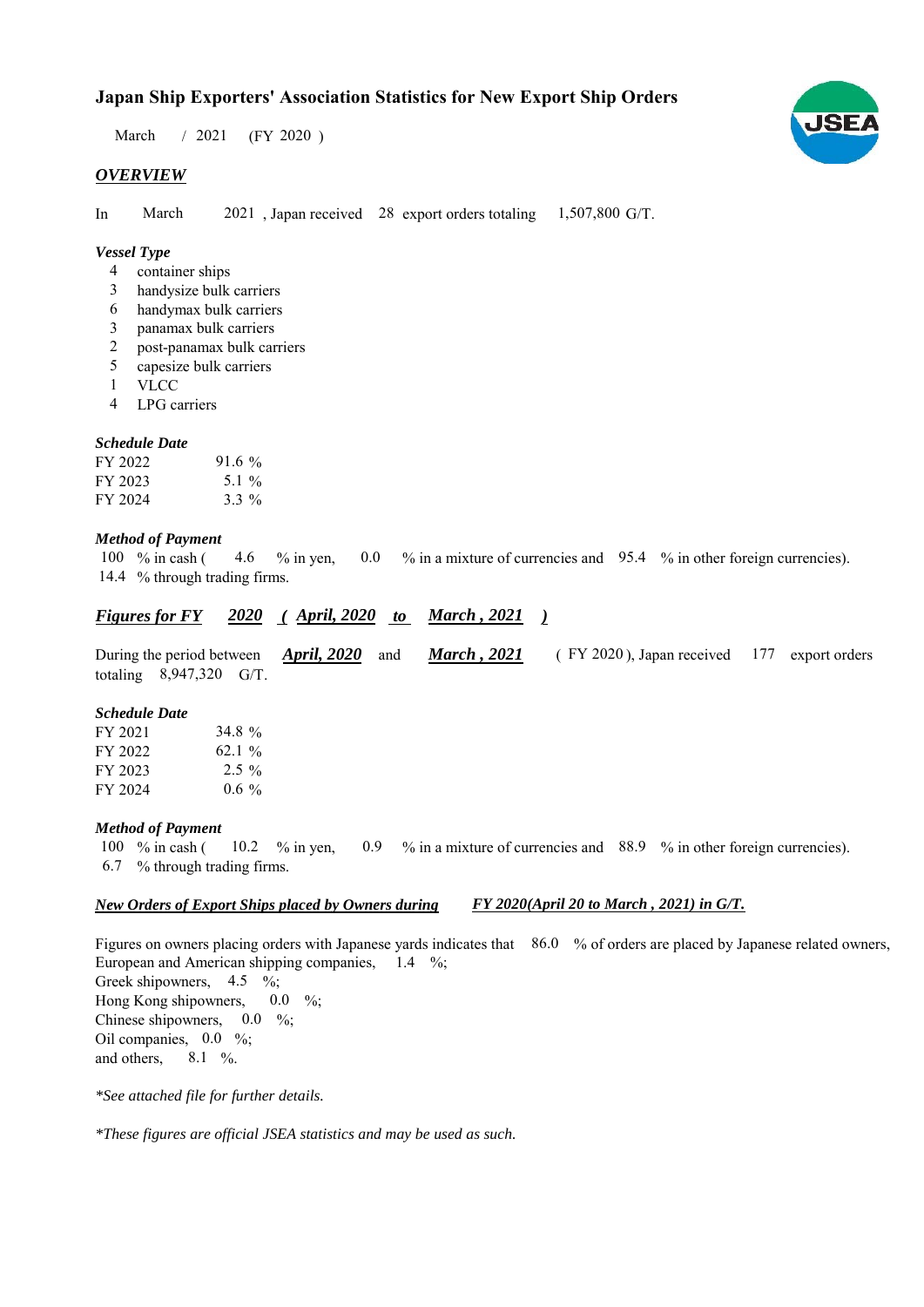# New Export Orders Placed in March 2021 (FY 2020) Based on Fiscal Year

JSEA (April 2021)

| Description             | Apr 19 to Mar 20 |           | Apr 20 to Nov 20 |           | December 2020 |         | January 2021 |           | February 2021 |         | March 2021 |           | Apr 20 to Mar 21 |           | Jan 21 to Mar 21 |            |
|-------------------------|------------------|-----------|------------------|-----------|---------------|---------|--------------|-----------|---------------|---------|------------|-----------|------------------|-----------|------------------|------------|
|                         | No.              | G/T       | No.              | G/T       | No.           | G/T     | No.          | G/T       | No.           | G/T     | No.        | G/T       | No.              | G/T       | No.              | G/T        |
| <b>General Cargos</b>   |                  | 604.920   | 19               | ,140,500  |               | 352,100 | 18           | 697,950   |               | 289,040 |            | 285,500   | 52               | 2,765,090 | $\sim$           | 1,272,490  |
| <b>Bulk Carriers</b>    | 146              | 6.590.050 | 44               | 2,092,400 |               | 526,800 | 12           | 480,200   |               | 378,200 | 19         | 992,100   | 95               | 4,469,700 | 40               | 1,850,500  |
| Tankers                 | 24               | .258,026  | 18               | 146,600   |               |         |              | 30,500    |               | 304,200 |            | 230,200   | 29               | 1,711,500 |                  | 564,900    |
| Combined Carriers       |                  |           |                  |           |               |         |              |           |               |         |            |           |                  |           |                  | $\Omega$   |
| <b>Others</b>           |                  |           |                  |           |               | 1,030   |              |           |               |         |            |           |                  | 0.030     |                  | $\Omega$   |
| Total                   | 183              | 8,452,996 | 81               | 4,379,500 | 18            | 879,930 |              | 1,208,650 | 19            | 971,440 | 28         | 1,507,800 | 177              | 8,947,320 | 78.              | 3,687,890  |
| $FY 2020 / FY 2019$ (%) |                  | $*79.1$   |                  | 80.2      |               | 95.8    |              | 162.2     |               | 146.1   |            | 227.4     |                  | 105.8     |                  | $** 177.9$ |
| In CGT                  |                  | 3,720,531 |                  | .948,020  |               | 408,733 |              | 603,558   |               | 445,358 |            | 651,031   |                  | 4,056,700 |                  | 1,699,947  |

*Figures for shipbuilding orders of 500 G/T and over for export as steel vessels placed with JSEA members are covered.*

\*FY 2019/FY2018

\*\*Calendar Year 2020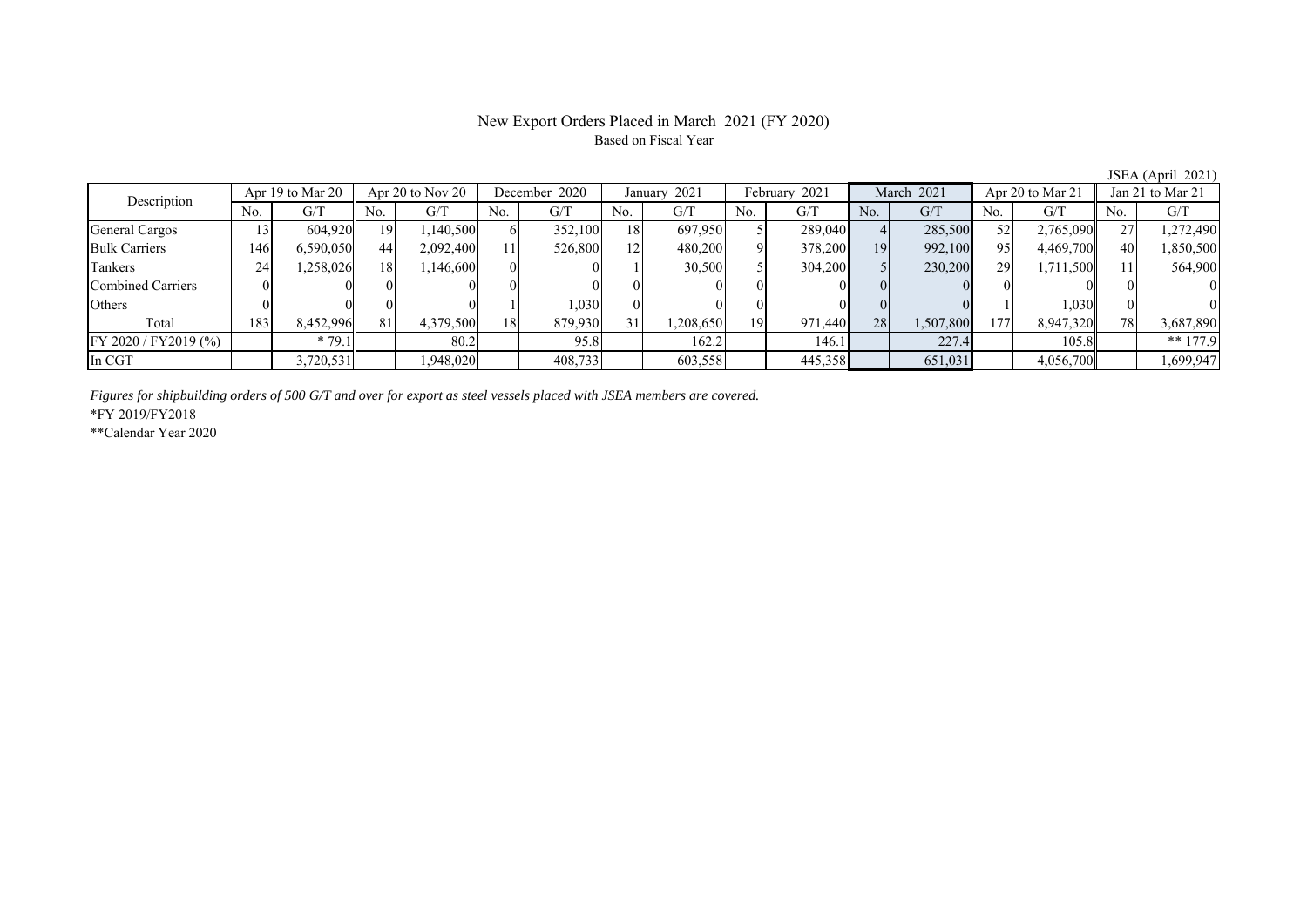# Export Ships Delivered in March 2021 (FY 2020) Based on Fiscal Year

No. G/T No. G/T No. G/T No. G/T No. G/T No. G/T No. G/T No. G/T General Cargos 1 17 1,548,302 7 142,995 3 143,368 6 216,191 4 161,974 7 336,020 27 1,000,548 17 714,185 Bulk Carriers 207 9,193,470 126 5,516,891 5 200,558 16 686,682 9 323,306 19 731,292 175 7,458,729 44 1,741,280 Tankers | 58| 4,014,301|| 23| 1,029,543| 1| 21,326| 3| 113,967| 2| 189,892| 4| 348,008| 33| 1,702,736|| 9| 651,867 Combined Carriers 0 0 0 0 0 0 0 0 0 0 0 0 0 0 0 0 Others 0 0 0 0 0 0 0 0 0 0 0 0 0 0 0 0 Total 282 14,756,073 156 6,689,429 9 365,252 25 1,016,840 15 675,172 30 1,415,320 235 10,162,013 70 3,107,332 FY 2020 / FY2019 (%) \* 133.5 66.3 66.3 75.5 57.1 57.1 57.1 57.7 129.5 68.9 + \* 74.4 In CGT | | 6,607,661 | | 3,025,887 | | 188,015 | | 493,056 | | 308,761 | | 632,585 | | 4,648,304 | | 1,434,402 Description Apr 19 to Mar 20 Apr 20 to Nov 20 December 2020 January 2021<br>No. | G/T No. | G/T No. | G/T No. | G/T February 2021 March 2021 Apr 20 to Mar 21 Jan 21 to Mar 21

*Deliveries of new shipbuilding orders of 500 G/T and over for export as steel vessels placed with JSEA members are covered.*

\*FY 2019/FY2018

\*\*Calendar Year 2020

JSEA (April 2021)